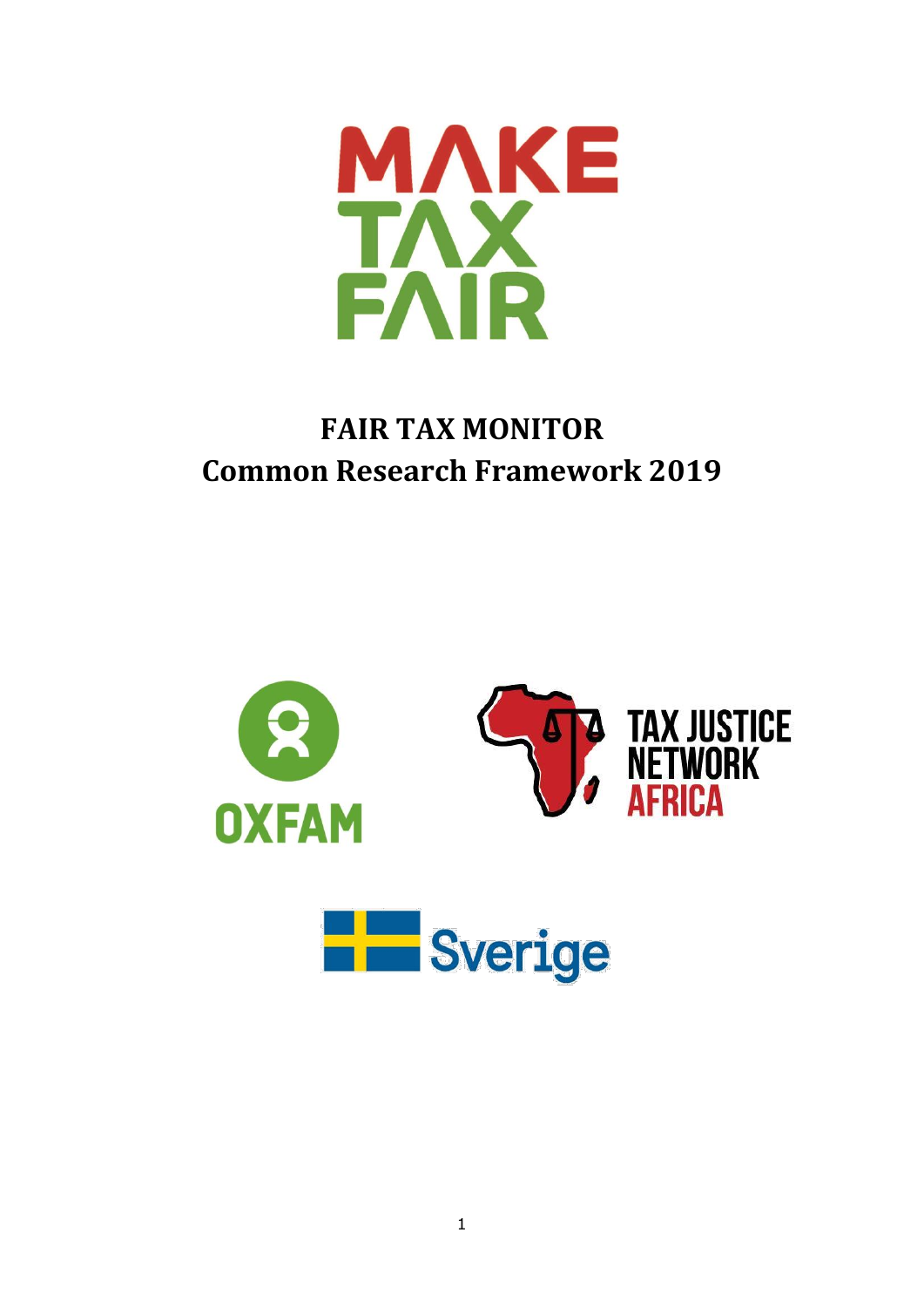### **The Common Research Framework**

The Common Research Framework (CRF) defines in more detail which information is required to be analysed in the FTM Country Reports. Use of the CRF should lead to similar looking reports in the FTM focus countries with 7 main analytical chapters following the stipulated guiding questions below. While a similar pattern is expected based on the CRF, the authors and organizations involved in the development of the FTM Country Report may have specific priorities and chapters/topics which are of more relevance to them based on the national context and advocacy priorities. The ultimate purpose of the FTM is to develop evidence-based research which will be of use in national advocacy, promoting co-ownership of the reports produced between the different actors involved. With that in mind, the FTM encourages flexibility so specific Country Reports may place additional focus on specific areas of interest.

The report should initially give a brief description of the tax system. Secondly it should analyse the current tax system following the 6 clusters of topics described below: (i) Distribution of the tax burden and progressivity; (ii) Revenue sufficiency and illicit financial flows; (iii) Tax competition & corporate incentives; (iv) Effectiveness of the tax administration; (v) Government spending; and (vi) Transparency and accountability. These clusters of topics were selected to best capture the complex character of tax systems in order to evaluate fairness of a tax system under review.

The FTM Working Group has defined a fair tax system as follows: (1) progressive and serves as a mechanism to redistribute income in a gender responsive way; (2) allows to raise sufficient revenue to perform government functions and provide high-quality essential public services; (3) refrains from and eliminates tax exemptions and incentives to the elite (individuals and corporate); and (4) tackles causes of illicit capital flight and tax evasion & avoidance by multinational companies and the wealthy. With this in the mind the analysis described below should be undertaken.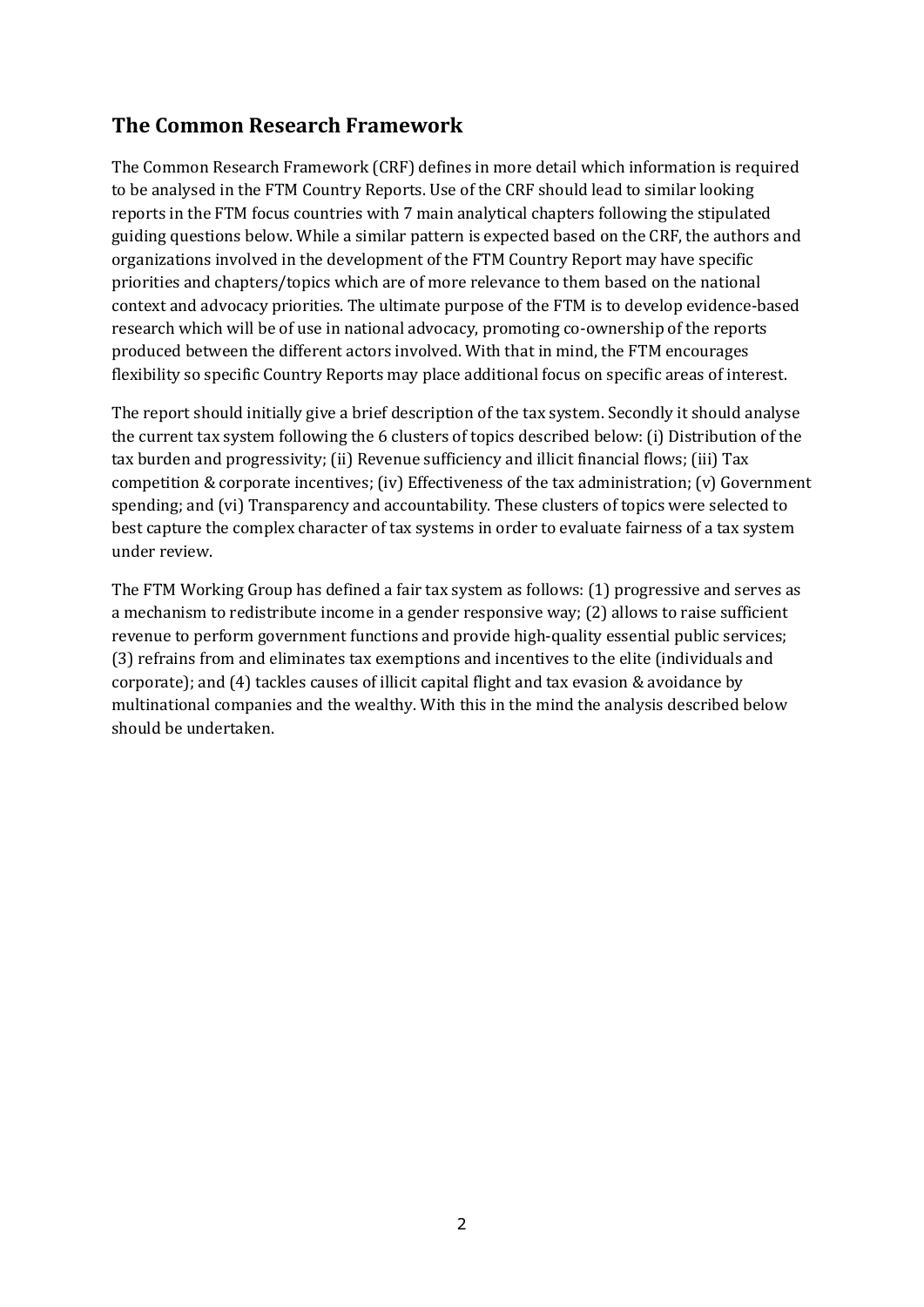# **1. Brief description of the tax system**

| <b>Topic</b>                      | <b>Research Analysis Questions</b>                                                                                                                                                                                                                                                                                                                                                                                                                                                                                                                                                                                                                                                                                                                                                                                                                                                                                                                                                                                                                                                                                                                                                            |
|-----------------------------------|-----------------------------------------------------------------------------------------------------------------------------------------------------------------------------------------------------------------------------------------------------------------------------------------------------------------------------------------------------------------------------------------------------------------------------------------------------------------------------------------------------------------------------------------------------------------------------------------------------------------------------------------------------------------------------------------------------------------------------------------------------------------------------------------------------------------------------------------------------------------------------------------------------------------------------------------------------------------------------------------------------------------------------------------------------------------------------------------------------------------------------------------------------------------------------------------------|
| Tax and social<br>security system | Describe the overall tax system. What types of taxes does the country<br>$\overline{\phantom{a}}$<br>collect at local and national level? Do the tax policies focus more on<br>equity and progressivity or on more "efficient" collection? What is the tax<br>collection procedure? Who is responsible for collecting taxes at both local<br>and national levels?<br>What benefits are covered by the social security system? Are social<br>$\blacksquare$<br>security contributions collected separately from tax payments?<br>What important reforms in the tax system and tax policies have been<br>$\blacksquare$<br>made in the last 10 years? Are there any reforms of the tax system<br>planned for the near future? Focus on the most essential reforms and<br>those that have had (will have) an important impact on the current tax<br>system.<br>Provide a brief historical evolution of the country tax system indicating<br>$\overline{\phantom{a}}$<br>the reasons behind particular tax reforms which were implemented. Has<br>the country intended to/succeeded in combating tax evasion/avoidance,<br>eliminating inefficient tax incentives and in broadening the tax base? |

# **2. Distribution of the tax burden and progressivity**

| <b>Topic</b>                   | <b>Research Analysis Questions</b>                                                                                                                                                                                                                                                                                                                                                                                                                                                                                                                                                                                                                                                                                                                                                                                                                                                                                                                                                                                                                                                                                                                                                                                                                                                                                                                                                                                                 |
|--------------------------------|------------------------------------------------------------------------------------------------------------------------------------------------------------------------------------------------------------------------------------------------------------------------------------------------------------------------------------------------------------------------------------------------------------------------------------------------------------------------------------------------------------------------------------------------------------------------------------------------------------------------------------------------------------------------------------------------------------------------------------------------------------------------------------------------------------------------------------------------------------------------------------------------------------------------------------------------------------------------------------------------------------------------------------------------------------------------------------------------------------------------------------------------------------------------------------------------------------------------------------------------------------------------------------------------------------------------------------------------------------------------------------------------------------------------------------|
| Cross cutting<br>progressivity | Provide a trend analysis of the share of direct and indirect taxes in<br>total tax revenue taking into consideration the last year available, 5<br>years ago and 10 years ago. Has there been an increase in the reliance<br>on indirect taxes over this period?<br>What is the ratio of PIT & CIT as a share of total tax revenue?                                                                                                                                                                                                                                                                                                                                                                                                                                                                                                                                                                                                                                                                                                                                                                                                                                                                                                                                                                                                                                                                                                |
| Personal Income Tax<br>(PIT)   | Provide a trend analysis (with a table) of the share of PIT and social<br>$\overline{\phantom{a}}$<br>security contributions (if applicable) in total tax revenue taking into<br>consideration the last year available, 5 years ago and 10 years ago.<br>Provide the current rates and tax tables of PIT. Include an overview of<br>how the PIT rates evolve with different income brackets (also for the<br>five income quintiles). Have the tax tables been updated in the last 5<br>years and are these updates in line with inflation levels? Is the PIT<br>threshold in line with living costs or poverty threshold? Are there<br>sufficient tax brackets with increasing rates to ensure progressive<br>taxation?<br>Who does the PIT apply to? Do the rates vary for different<br>sectors/activities? What are the exemptions to PIT and who/what<br>kind of income do they apply to? Are there PIT exemptions for<br>vulnerable groups (refugees, disabled, injured veterans)? Which tax<br>revenue authority is responsible for PIT collection (local/national)?<br>Are there certain professions that are not paying their fair share of<br>taxes (e.g. recognized professional bodies - lawyers, doctors, small<br>profitable businesses - with reduced effective rates through specific<br>arrangements not available to others)? This might include<br>remuneration through dividends instead of regular salaries and |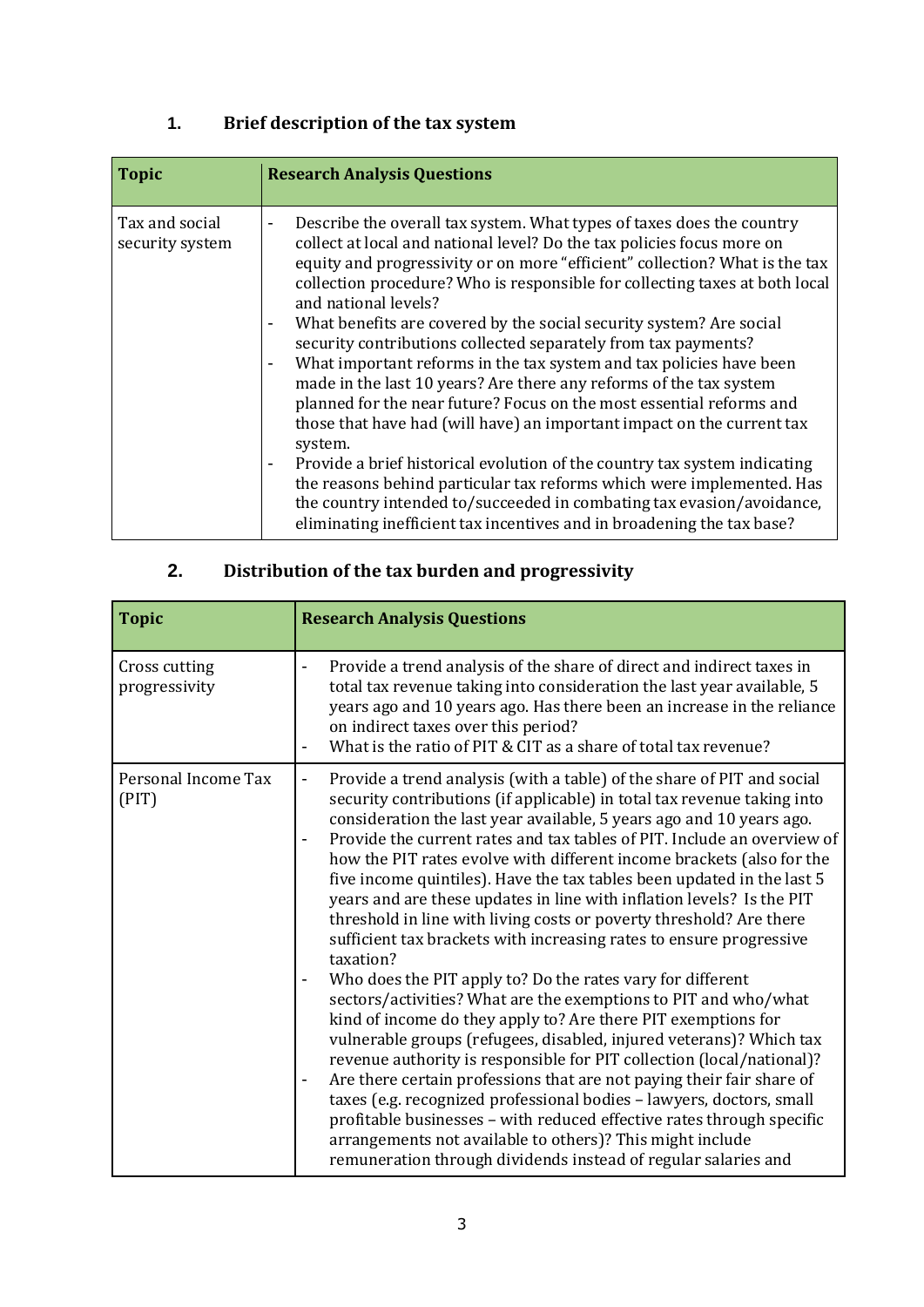|                                                                                    | distinct ways of assessment/collection (e.g. withhold taxation at<br>source for salaries and self-assessment for non-salary income).<br>Is there any distinction of rates based on gender, marriage status<br>(single/married) or size of family (e.g. number of children)? Are<br>married couples taxed differently? If yes, do couples have the option<br>to file PIT returns as a single unit or are actually required to do so?<br>What is the impact on women's income?<br>Are tax allowances/exemptions equally accessible for men and<br>women? Are women eligible to be recognized as head of<br>household/family and receive the related fiscal incentives for herself<br>and for dependents?<br>In what way do the PIT policies, rates and exemptions address<br>$\qquad \qquad \blacksquare$<br>income & gender inequality? Do such policies contribute to a fair tax<br>system? What policies could be designed to increase its fairness?<br>Draw main policy recommendations based on this analysis.                                                                                                                                                                                                                                                                                                                                                                                                     |
|------------------------------------------------------------------------------------|-----------------------------------------------------------------------------------------------------------------------------------------------------------------------------------------------------------------------------------------------------------------------------------------------------------------------------------------------------------------------------------------------------------------------------------------------------------------------------------------------------------------------------------------------------------------------------------------------------------------------------------------------------------------------------------------------------------------------------------------------------------------------------------------------------------------------------------------------------------------------------------------------------------------------------------------------------------------------------------------------------------------------------------------------------------------------------------------------------------------------------------------------------------------------------------------------------------------------------------------------------------------------------------------------------------------------------------------------------------------------------------------------------------------------|
| Corporate Income Tax<br>(CIT)                                                      | Provide a trend analysis of the share of CIT in total tax revenue<br>$\qquad \qquad \blacksquare$<br>taking into consideration the last year available, 5 years ago and 10<br>years ago. Please reflect on the overall revenue trend in this period.<br>Provide the current rates of CIT and its development over the past 5<br>$\overline{\phantom{0}}$<br>years. If a CIT rate changed recently, what was the actual impact on<br>revenues? Who does the CIT apply to? Do the rates vary for different<br>sectors and activities (e.g. extractive industry or export oriented) or<br>levels of profit? What are the exemptions to CIT and who do they<br>apply to? Are there penalties applied for failure to file returns or pay<br>tax on due date? Which tax revenue authority is responsible for CIT?<br>Are there different tax rates for Micro, Small and Medium Enterprises<br>(MSMEs)? Is there a simplified general framework for MSMEs? This<br>might include no registration fees, or simplified tax returns,<br>regulations and accounting requirements.<br>Are there transfer pricing rules in place? If yes, do these rules follow<br>the OECD arm's length standard or alternative guidelines (e.g. safe<br>harbours)?<br>How do the CIT policies affect income & gender inequality? Do the<br>policies contribute to a fair tax system? Draw main policy<br>recommendations based on this analysis. |
| Wealth taxes<br>(property/land tax,<br>capital gains tax,<br>inheritance/gift tax) | Is data on property tax, land tax, taxes on financial assets and derived<br>$\overline{\phantom{a}}$<br>income published? If yes, provide a trend analysis of their share in<br>total tax revenue taking into consideration the last year available, 5<br>years ago and 10 years ago.<br>Have inheritance & gift taxes been enacted in your country? How<br>about net wealth tax? If yes, is data on these taxes published? If yes,<br>provide a trend analysis of their share in total tax revenue taking into<br>consideration the last year available, 5 years ago and 10 years ago.<br>Provide the current rates for these taxes and their development over<br>the past 5 years. Which tax revenue authority is responsible for<br>collection of the distinct wealth taxes (local/national)?<br>Do wealth taxes vary for different sectors and different levels of<br>$\qquad \qquad \blacksquare$<br>wealth? Are there exemptions which are applied to wealth taxes? If<br>yes, do they favor the wealthy or the poorest in society? Do wealth<br>taxes sufficiently take into account the position of poor people? Do<br>minimum threshold levels or brackets apply to exempt the poorest<br>from wealth taxation (e.g. inheritance tax only above a certain level of                                                                                                                                           |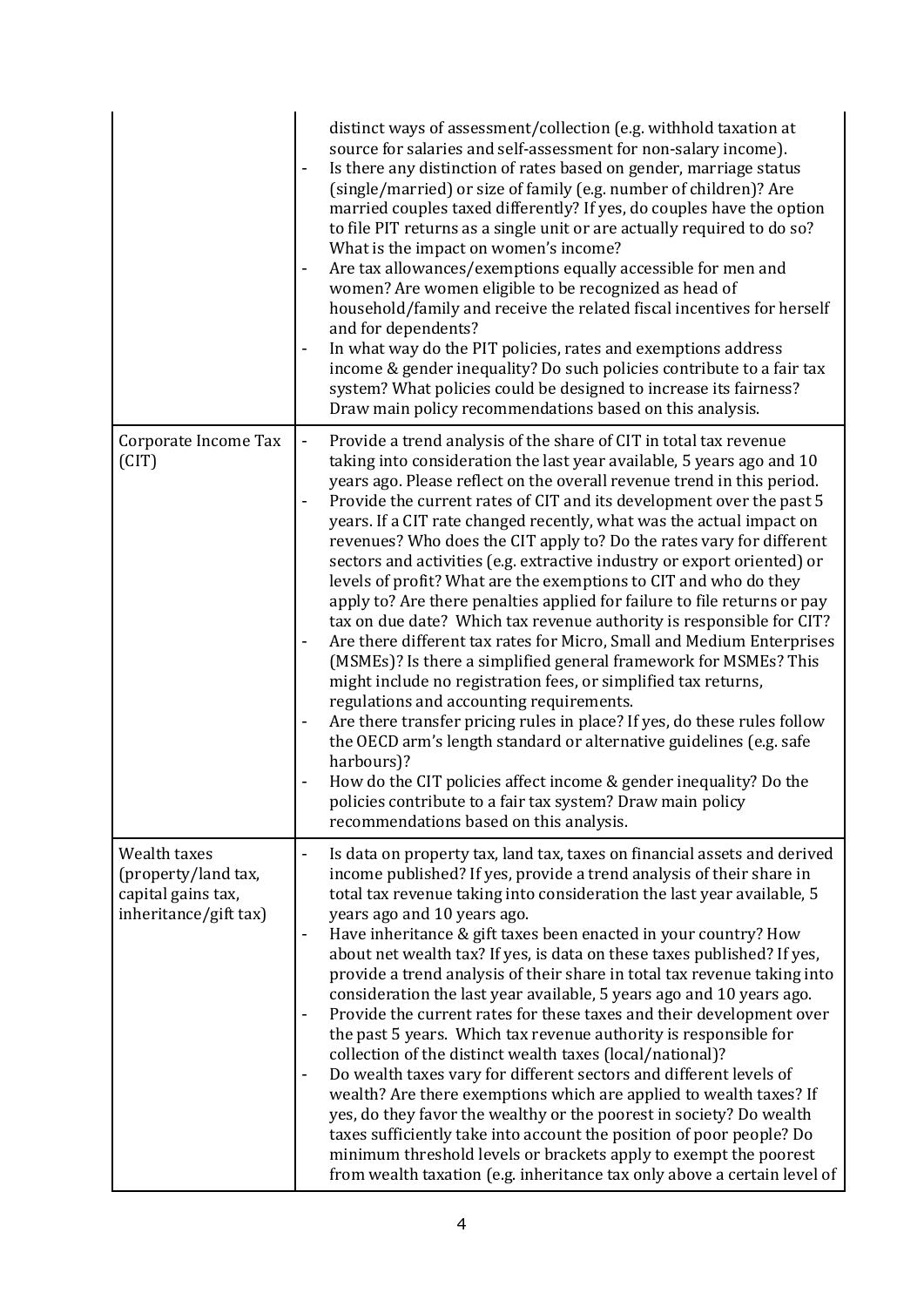|                            | income, exemption of primary residences & subsistence lands)? Is<br>inheritance taxation systematically avoided by the imposition of<br>intermediary companies?<br>Do capital gains taxes apply to all economic sectors, forms of<br>corporations and individuals? Are there specific provisions<br>concerning offshore indirect transfers?<br>How do the property and wealth tax policies affect income & gender<br>inequality? Do the policies contribute to a fair tax system? Draw main<br>policy recommendations based on this analysis.                                                                                                                                                                                                                                                                                                                                                                                                                                                                                           |
|----------------------------|-----------------------------------------------------------------------------------------------------------------------------------------------------------------------------------------------------------------------------------------------------------------------------------------------------------------------------------------------------------------------------------------------------------------------------------------------------------------------------------------------------------------------------------------------------------------------------------------------------------------------------------------------------------------------------------------------------------------------------------------------------------------------------------------------------------------------------------------------------------------------------------------------------------------------------------------------------------------------------------------------------------------------------------------|
| Sales tax/VAT              | Provide a trend analysis of the share of sales tax/VAT in total tax<br>$\overline{\phantom{a}}$<br>revenue taking into consideration the last year available, 5 years ago<br>and 10 years ago. What are the rates of sales tax/VAT? Do they differ<br>for different goods/services?<br>What goods/services are exempted from sales tax/VAT or are zero<br>rated? If an official list of essential and basic goods exists, are these<br>goods taxed at a reduced rate? Are luxury goods taxed at an increased<br>rate? Which tax revenue authority is responsible for sales tax/VAT?<br>Is there a lower rate, exemption or zero sale tax/VAT rate for<br>essential products traditionally purchased by women for the<br>household (e.g. female hygiene products, cooking fuel, cleaning<br>material, education material, clothes)?<br>How do sales tax/VAT and its specific rates/exemptions affect income<br>& gender inequality? Do they contribute to a fair tax system? Draw<br>main policy recommendations based on this analysis. |
| Excise taxes<br>(OPTIONAL) | Are excise taxes levied on socially harmful activities (e.g. tobacco,<br>alcohol or gambling)? If yes, is the revenue collected directed to<br>prevention or relief of negative effects of these activities?<br>Are excise taxes levied on luxury goods (e.g. jewelry, perfume or flight<br>$\overline{\phantom{a}}$<br>tickets)? Is fuel subject to excise tax? What are the most significant &<br>basic goods and services that are subject to excise taxes? How does it<br>affect the poor?<br>Are impact assessment studies carried out before the levying of<br>excise taxes, taking into account the impact on women and the<br>poorest in society?<br>How do excise tax policies affect income & gender inequality? Do the<br>policies contribute to a fair tax system? Draw main policy<br>recommendations based on this analysis.                                                                                                                                                                                              |
| Trade taxes<br>(OPTIONAL)  | What was the share of import/export taxes in total tax revenue and<br>$\qquad \qquad \blacksquare$<br>GDP in the past year? Has import/export tax revenue been reduced<br>due to recent international trade agreements?<br>What are the rates of import/export taxes? Do they differ for different<br>goods or sectors (e.g. for basic/luxurious goods)? Are any<br>goods/sectors exempted from import/export taxes? Which tax<br>revenue authority is responsible for trade tax?<br>Are essential goods predominantly consumed by women, the<br>$\overline{a}$<br>household and vulnerable groups subject to trade taxes? Are sectors<br>that traditionally employ women subject to export taxes?<br>How do trade tax policies affect income & gender inequality? Do the<br>policies contribute to a fair tax system? Draw main policy<br>recommendations based on this analysis.                                                                                                                                                      |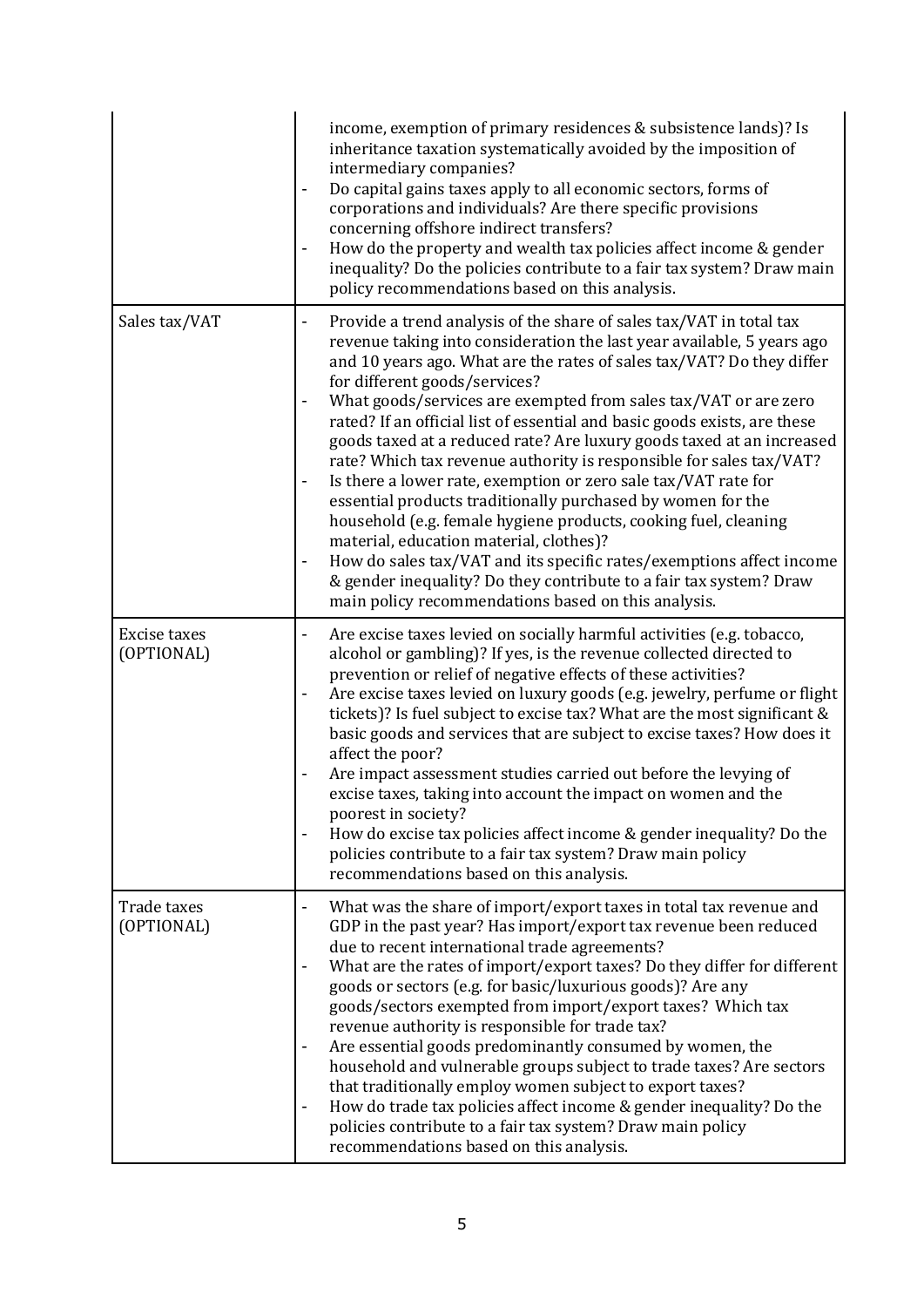| Presumptive/Turnover<br>taxes (Informal<br>economy taxes) | Is there a presumptive tax system for the informal sector in place?<br>This might include local taxes (e.g. market access taxes).<br>Provide a trend analysis of the share of presumptive taxes in total tax<br>revenue taking into consideration the last year available, 5 years ago<br>and 10 years ago.<br>Is the presumptive tax system based on a feasibility assessment? Are<br>there clear rules for calculating the tax? Is there a threshold level for<br>low-income informal businesses?<br>When individuals or informal businesses receive a tax presumption,<br>is there a legal objection procedure available? Which tax revenue<br>authority is responsible for presumptive tax?<br>Are there specific government policies (fiscal and others) designed to<br>attract informal businesses into registration? This might include<br>reduced tax rates for an adaptation period, reduced regulatory<br>burden and others. Are such policies well-received or instead seen as<br>harmful incentives for profitable informal businesses?<br>Do presumptive tax rates differ by economic sectors in an<br>$\overline{\phantom{a}}$<br>unfavorable way for women and other vulnerable groups?<br>How do these tax policies affect income & gender inequality? Do they<br>contribute towards a fair tax system? Draw main policy<br>recommendations based on this analysis. |
|-----------------------------------------------------------|-------------------------------------------------------------------------------------------------------------------------------------------------------------------------------------------------------------------------------------------------------------------------------------------------------------------------------------------------------------------------------------------------------------------------------------------------------------------------------------------------------------------------------------------------------------------------------------------------------------------------------------------------------------------------------------------------------------------------------------------------------------------------------------------------------------------------------------------------------------------------------------------------------------------------------------------------------------------------------------------------------------------------------------------------------------------------------------------------------------------------------------------------------------------------------------------------------------------------------------------------------------------------------------------------------------------------------------------------------------------------------------|
| Gender analysis                                           | Are the sectors that traditionally employ women taxed distinctly?<br>$\overline{\phantom{a}}$<br>Is there any government policy (fiscal and others) focused on unpaid<br>$\blacksquare$<br>care work? This might include tax allowances, free childcare, elderly<br>facilities and others.<br>Are there specific aspects of the tax system (rates, policies or laws)<br>which have a discriminatory effect towards women? How about<br>gender-responsive policies?<br>Having in mind that gender discrimination is often implicit, draw<br>main policy recommendations based on this analysis.                                                                                                                                                                                                                                                                                                                                                                                                                                                                                                                                                                                                                                                                                                                                                                                      |
| Public perception of<br>the tax system                    | Search for the following information in existing national surveys:<br>$\overline{\phantom{a}}$<br>What is the public perception of fairness and transparency of the tax<br>system? How about the public perception of revenue authorities?                                                                                                                                                                                                                                                                                                                                                                                                                                                                                                                                                                                                                                                                                                                                                                                                                                                                                                                                                                                                                                                                                                                                          |

# **3. Sufficient revenues and Illicit Financial Flows (IFFs)**

| <b>Topic</b> | <b>Research Analysis Questions</b>                                                                                                                                                                                                                                                                                                                                                                                                                                                                                                                                                                                                                                                                                                                                                                                                                                                                                                                                                    |
|--------------|---------------------------------------------------------------------------------------------------------------------------------------------------------------------------------------------------------------------------------------------------------------------------------------------------------------------------------------------------------------------------------------------------------------------------------------------------------------------------------------------------------------------------------------------------------------------------------------------------------------------------------------------------------------------------------------------------------------------------------------------------------------------------------------------------------------------------------------------------------------------------------------------------------------------------------------------------------------------------------------|
| Sufficiency  | Based on national development plans or budgets, provide an overview of<br>what would be considered 'sufficient revenue' taking into consideration<br>the last year available, 5 years ago and 10 years ago.<br>Is an increasing proportion of revenue coming from tax? Has the changing<br>$\overline{\phantom{a}}$<br>proportion of tax revenue affected the budget allocation to public services,<br>infrastructure or social protection?<br>What additional revenue would be required for expenditure to achieve<br>$\overline{\phantom{a}}$<br>spending targets on healthcare, education & agriculture? How about to<br>alleviate poverty or similar measure? How do these gaps compare with<br>neighbouring countries?<br>Are there public policies designed to address gender inequality (also in<br>$\overline{\phantom{a}}$<br>public services where gender equality is not the primary objective)? Do<br>these policies have adequate resources allocated within the budget? |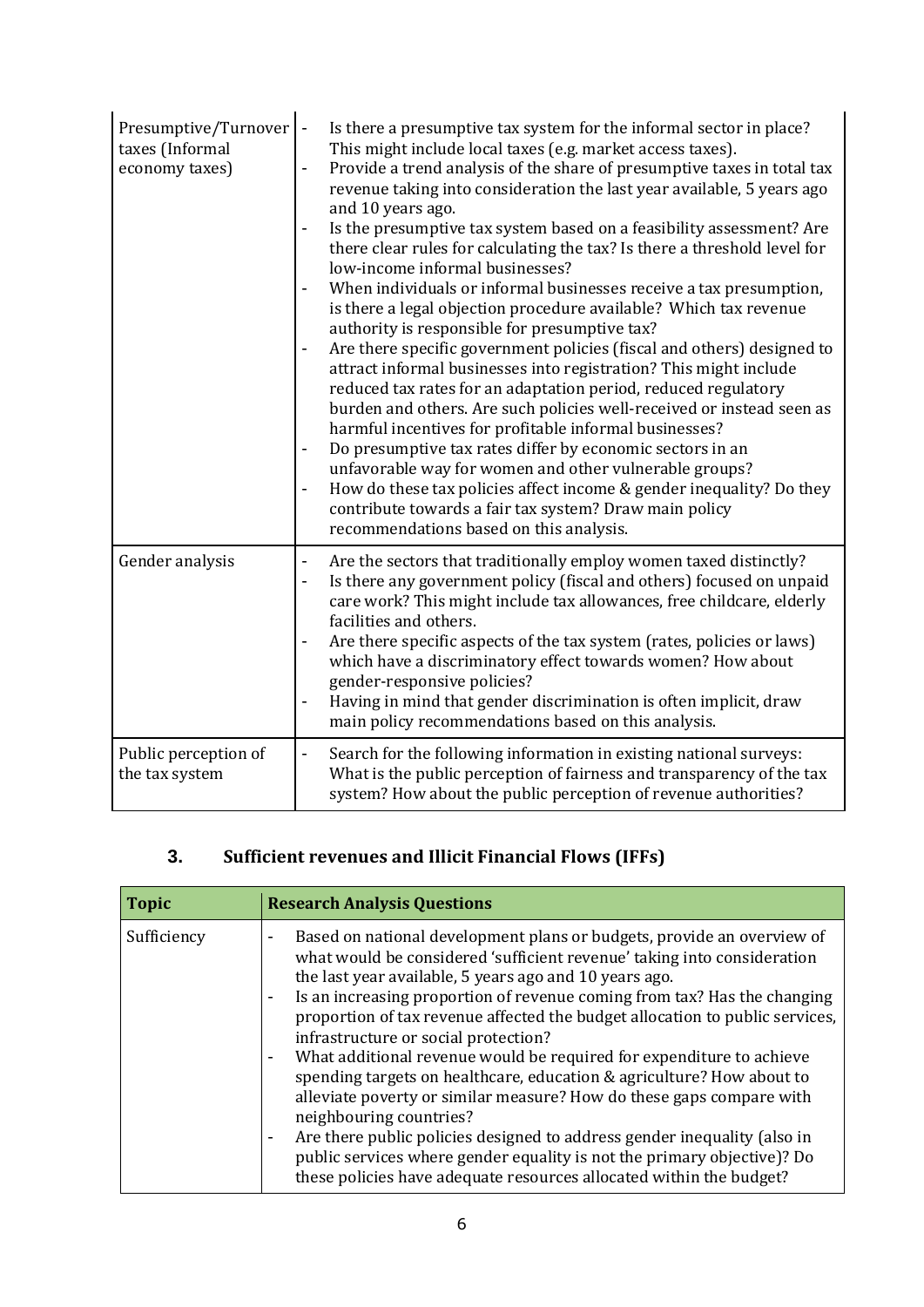|                                          | Does the government track and report on resource allocation for gender<br>equality? What has been the trend related to total budget expenditure?<br>Does the government have benchmarks for financing gender equality? Is<br>-<br>there a financing gap on gender equality public commitments? What<br>additional revenue would be required to achieve targets?<br>If the revenue is not sufficient, how is the fiscal debt gap met (debt, aid,<br>$\qquad \qquad \blacksquare$<br>private sector)? Does the country face chronically high levels of debt? Has<br>the country undertaken a UN Development Finance Assessment?<br>Have austerity measures been taken/planned, and did/would these<br>include cutbacks on spending on pro poor and gender-responsive public<br>services, infrastructure or social protection? What was/is the timeframe<br>for these? Has the impact of these on gender equality been assessed?                                                                                   |
|------------------------------------------|-----------------------------------------------------------------------------------------------------------------------------------------------------------------------------------------------------------------------------------------------------------------------------------------------------------------------------------------------------------------------------------------------------------------------------------------------------------------------------------------------------------------------------------------------------------------------------------------------------------------------------------------------------------------------------------------------------------------------------------------------------------------------------------------------------------------------------------------------------------------------------------------------------------------------------------------------------------------------------------------------------------------|
| <b>Illicit Financial</b><br>Flows (IFFs) | What are the main causes of Illicit Financial Flows (IFFs) $1$ - including tax<br>$\overline{\phantom{0}}$<br>evasion and avoidance - in the country? What steps has the government<br>taken to combat IFFs? Do the tax authorities have the authority and means<br>to investigate possible cases of tax evasion and avoidance?<br>Are there IFF data estimates? Do they include tax avoidance and evasion?<br>-                                                                                                                                                                                                                                                                                                                                                                                                                                                                                                                                                                                                |
| Tax revenues                             | Provide a trend analysis of the share of tax revenues to GDP taking into<br>$\overline{\phantom{0}}$<br>consideration the last year available, 5 years ago and 10 years ago.<br>Analyze the tax/GDP ratio based on GDP per capita over time.<br>How does the tax/GDP ratio compares to neighbours and countries of the<br>$\overline{a}$<br>same income level?<br>Are there government objectives to reach targets? Does the government<br>-<br>set a long-term goal for the tax/GDP ratio? What is it? Are they on track?<br>Is tax revenue collection also carried out at sub-national level? If yes, is it a<br>$\overline{a}$<br>relevant share of total tax revenue collection? Are there links between<br>regional integration and national tax policies?                                                                                                                                                                                                                                                 |
| Non-tax<br>revenues                      | Provide a trend analysis of the share of non-tax revenues to GDP taking<br>-<br>into consideration the last year available, 5 years ago and 10 years ago.<br>Provide a pie-chart of the share of non-tax revenues (extractive royalties,<br>$\qquad \qquad \blacksquare$<br>profits from public enterprises, sales of government's assets) in the total<br>non-tax revenues for the latest available year. How is the non-tax revenue<br>utilized? Is it included in the budget or is it managed separately?<br>How are public-based royalties calculated (e.g. profit, volume or other)?<br>Are there windfall taxes, variable royalty rates or variable profit taxes for<br>$\overline{a}$<br>extractive industries? How about ring fencing rules?<br>Is non-tax revenue collection also carried out at sub-national level? If yes,<br>$\qquad \qquad \blacksquare$<br>is it a relevant share of total non-tax revenue collection? Are there links<br>between regional integration and national tax policies? |
| Taxpayers                                | What is the rate of PIT taxpayers to the economically active population<br>$\overline{\phantom{0}}$<br>and to total population? Provide an overview taking into consideration the<br>last year available, 5 years ago and 10 years ago. If possible, provide<br>disaggregation by gender, age, income and other relevant groups.<br>Is there a tax registration system for individuals? What is the proportion<br>of PIT taxpayers in each income bracket? What is this breakdown by<br>gender and income quintiles?                                                                                                                                                                                                                                                                                                                                                                                                                                                                                            |

-

<sup>&</sup>lt;sup>1</sup> IFF concept in Guidance document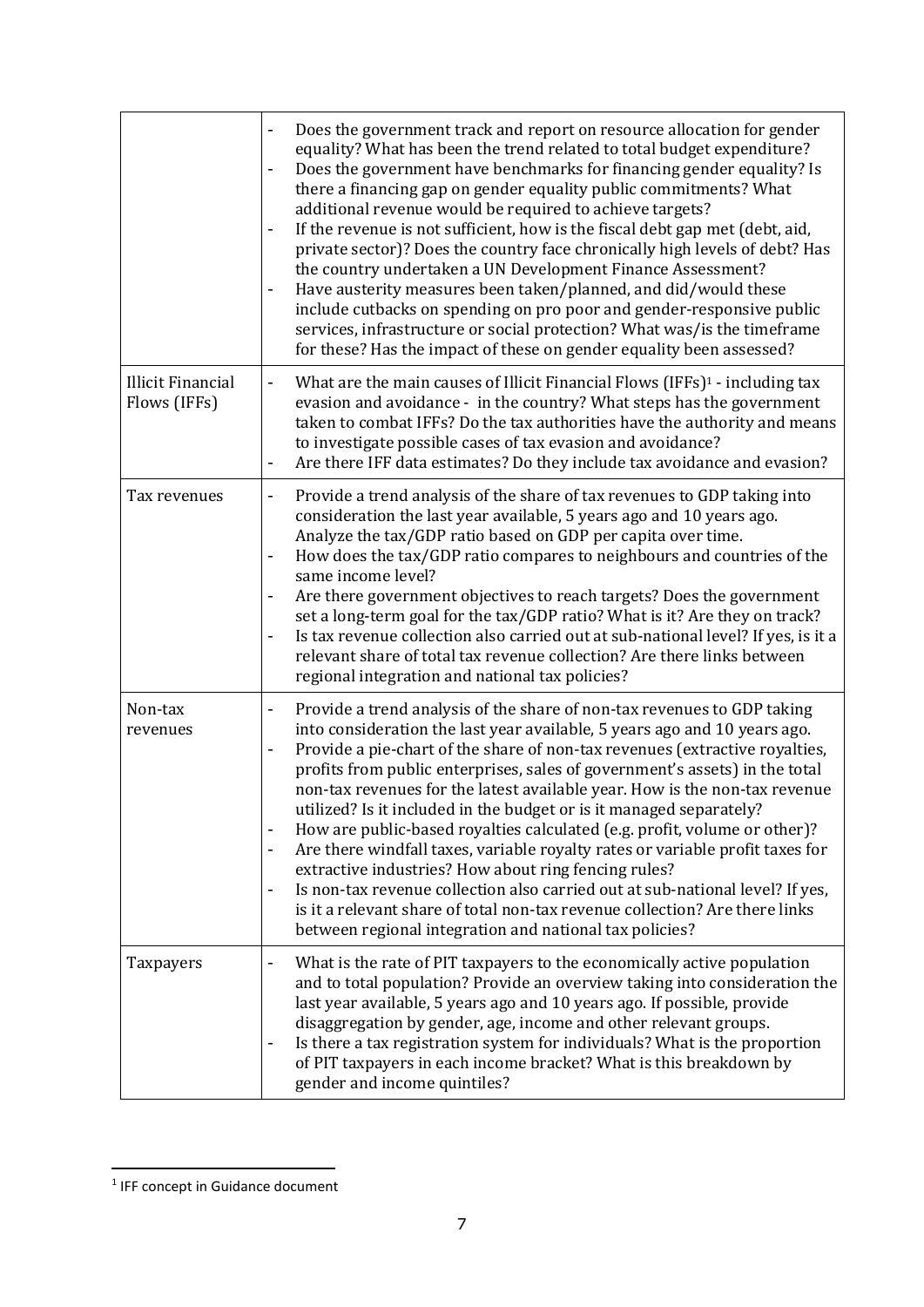### **4. Tax competition and corporate incentives**

| <b>Topic</b> | <b>Research Analysis Questions</b>                                                                                                                                                                                                                                                                                                                                                                                                                                                                                                                                                                                                                                                                                                                                                                                                                                                                                                                                                                                                                                                                                                                                                                                                                                                                                                                                                                                                                                                                                                                                                                                                                                                                                                                                                                                                                                                                                                                                                                                                                                                                                                                                                                                                                                                                                                                                                                               |
|--------------|------------------------------------------------------------------------------------------------------------------------------------------------------------------------------------------------------------------------------------------------------------------------------------------------------------------------------------------------------------------------------------------------------------------------------------------------------------------------------------------------------------------------------------------------------------------------------------------------------------------------------------------------------------------------------------------------------------------------------------------------------------------------------------------------------------------------------------------------------------------------------------------------------------------------------------------------------------------------------------------------------------------------------------------------------------------------------------------------------------------------------------------------------------------------------------------------------------------------------------------------------------------------------------------------------------------------------------------------------------------------------------------------------------------------------------------------------------------------------------------------------------------------------------------------------------------------------------------------------------------------------------------------------------------------------------------------------------------------------------------------------------------------------------------------------------------------------------------------------------------------------------------------------------------------------------------------------------------------------------------------------------------------------------------------------------------------------------------------------------------------------------------------------------------------------------------------------------------------------------------------------------------------------------------------------------------------------------------------------------------------------------------------------------------|
| Governance   | How high is the statutory CIT rate compared to neighbouring countries?<br>$\overline{\phantom{a}}$<br>Are there indications of the average effective tax rates for companies? If<br>$\overline{\phantom{a}}$<br>possible, analyze the data for both domestic and foreign companies.<br>Does your country have any corporate tax incentives? <sup>2</sup> Are these<br>incentives enshrined in legislation? If yes, are the incentives enshrined in<br>a single legislation or in several different laws? Is there a requirement for<br>companies to have a minimum level of investment, employment, core<br>activities or assets in the country to have access to incentives?<br>If special zones have been created with corporate incentives (free trade<br>zones, special economic zones, export processing zones, development<br>zones), has there been any impact on labour conditions, labour rights and<br>labour unions? Any specific impact on women or marginalized groups?<br>Are there corporate incentive tax policies supported by the IMF or World<br>$\overline{\phantom{a}}$<br>Bank (e.g. World Bank consultation, Art IV)?<br>Is your country a member of a community or union of countries? Are<br>there any rules within this community or union on tax incentives (e.g.<br>code of conduct on harmful tax competition)? If yes, is there a screening<br>by this community or region of tax incentives in its member countries?<br>Are there tax reductions provided at the discretion of tax officials or<br>$\overline{\phantom{a}}$<br>government ministries? If yes, how does this happen (e.g. is there a clear<br>procedure, who is responsible, is there parliamentary oversight)?<br>Are there withholding taxes applicable to companies on specific payments<br>(e.g. royalties, interest, management fees)? If yes, what are the rates?<br>Does your country have specific anti-abuse rules (e.g. interest limitation<br>$\overline{\phantom{a}}$<br>or thin capitalisation rules, minimum tax rate, exit taxes, general anti-tax<br>abuse rules)?<br>Are there permanent establishment rules in your country? Are they based<br>on UN or OECD standards?<br>Are there Double Tax Treaties in place? If yes, with which countries? Are<br>the treaties based on the UN or OECD model? Are there LOB (limitation of<br>benefits) rules or similar measures to prevent treaty abuse? |

<sup>&</sup>lt;sup>2</sup> Detailed list available on FTM Guidance document.

-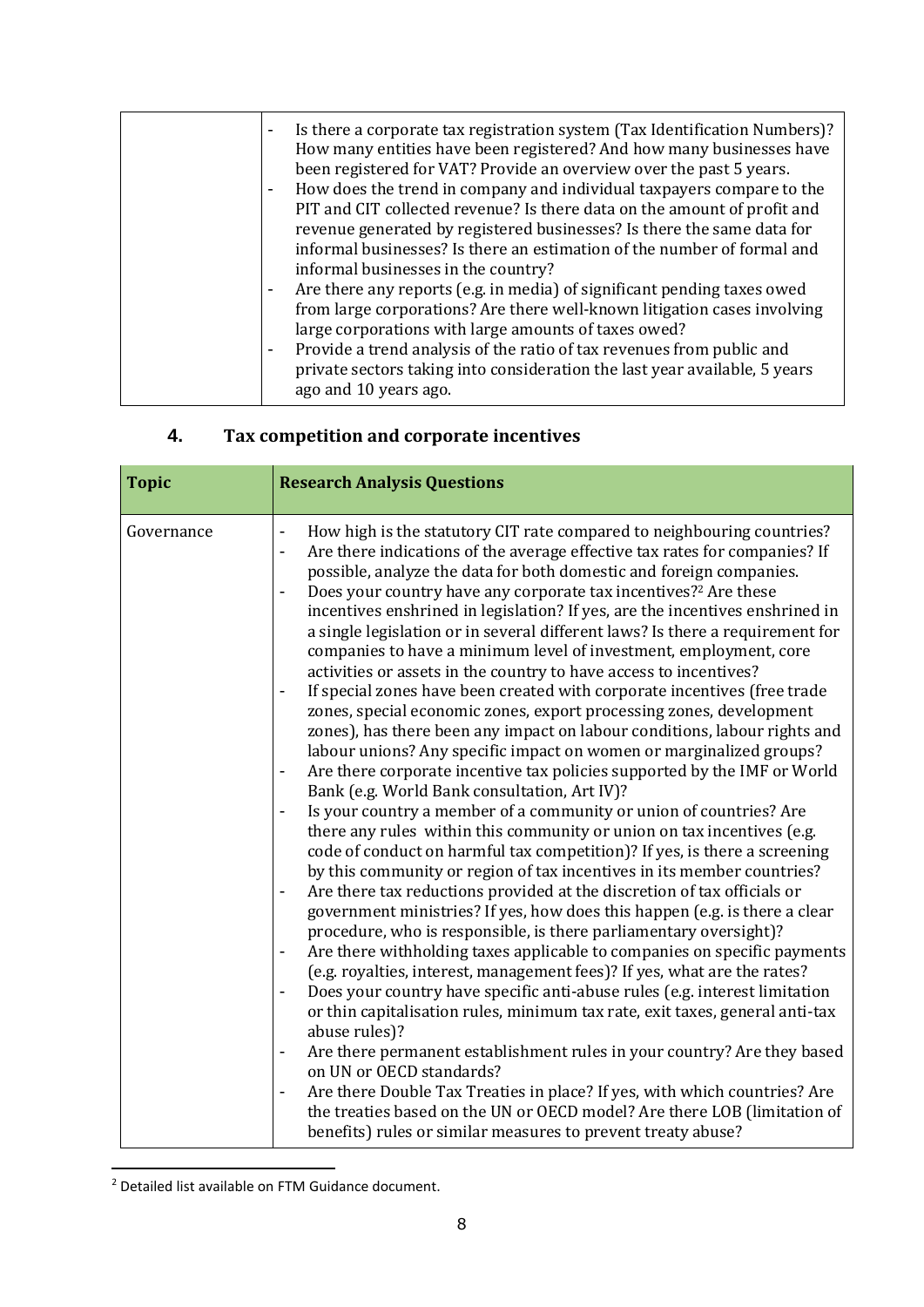|              | How do companies perceive the tax system? This could include national<br>$\blacksquare$<br>surveys, World Bank Ease of Doing Business report or the World<br>Economic Forum competitiveness index.                                                                                                                                                                                                                                                                        |
|--------------|---------------------------------------------------------------------------------------------------------------------------------------------------------------------------------------------------------------------------------------------------------------------------------------------------------------------------------------------------------------------------------------------------------------------------------------------------------------------------|
| Transparency | Are corporate incentives and their impact monitored on a yearly basis by<br>the government? Is the total revenue foregone published?<br>Does the government publish on a yearly basis the disaggregated tax<br>expenditures data linked to each specific tax or individual tax incentive?<br>Are companies that benefit from tax incentives disclosed?<br>Are cost-benefit analyses (or other similar economic studies around tax<br>incentives) made publicly available? |

### **5. Effectiveness of the tax administration**

| <b>Topic</b>                            | <b>Research Analysis Questions</b>                                                                                                                                                                                                                                                                                                                                                                                                                                                                                                                                                                                                                                                                                                                                                                                                                                                                                                                                                                                                                                                                                                                                                                                                                                                                                                                                                                                                                                                                                                                                                                                                                                                                                                                    |
|-----------------------------------------|-------------------------------------------------------------------------------------------------------------------------------------------------------------------------------------------------------------------------------------------------------------------------------------------------------------------------------------------------------------------------------------------------------------------------------------------------------------------------------------------------------------------------------------------------------------------------------------------------------------------------------------------------------------------------------------------------------------------------------------------------------------------------------------------------------------------------------------------------------------------------------------------------------------------------------------------------------------------------------------------------------------------------------------------------------------------------------------------------------------------------------------------------------------------------------------------------------------------------------------------------------------------------------------------------------------------------------------------------------------------------------------------------------------------------------------------------------------------------------------------------------------------------------------------------------------------------------------------------------------------------------------------------------------------------------------------------------------------------------------------------------|
| Organization                            | Is there a centralized revenue authority? Is it responsible for all<br>$\overline{\phantom{a}}$<br>revenues, or is there a separate customs administration or extractive<br>industry agency?<br>Are local governments empowered to collect their own revenues? Are<br>$\overline{\phantom{a}}$<br>regions rich in natural resource authorized to collect related revenues?<br>Does the centralized revenue authority work with local governments in<br>revenue collection? Is part of the centrally collected revenue transferred<br>to the local level authorities?<br>What is the level of autonomy of the tax administration? Are senior staff<br>members of the tax administration independent from political<br>interference or strongly reliant on the current political administration?<br>Are there reports of abuse by the tax administration against politicians<br>or media?<br>What is the gender composition of tax administration staff? What is the<br>percentage of women in senior positions?<br>Is there a unit dedicated to Large Corporate Taxpayers?<br>Is there an international tax unit? Is there a specific transfer pricing unit<br>established? If not, what is the transfer pricing expertise level in the tax<br>authority?<br>Is there an issue with staff retention (specifically for highly qualified)?<br>Is there a unit dedicated to High Net-Worth Individuals (HNWI)? Is there<br>a specific strategy for monitoring and assessing HNWI?<br>Does the revenue authority have a taxpayer education/civic engagement<br>unit or strategy? How accessible is taxpayer education for low income<br>earners, individuals operating in the informal economy for subsistence<br>and illiterate/low literacy populations? |
| Resources for the<br>tax administration | Provide a trend analysis of funding provided to tax authorities to GDP,<br>$\overline{\phantom{a}}$<br>taking into consideration the last year available, 5 years ago and 10 years<br>ago. Is most of the allocated funding used for running costs or are there<br>also capital investments in capacity development, IT and other<br>technologies?<br>Provide a trend analysis of number of tax officers compared to registered<br>taxpayers/total population taking into consideration the last year<br>available, 5 years ago and 10 years ago. Are there any reports (e.g. in<br>media) on serious understaffing?                                                                                                                                                                                                                                                                                                                                                                                                                                                                                                                                                                                                                                                                                                                                                                                                                                                                                                                                                                                                                                                                                                                                  |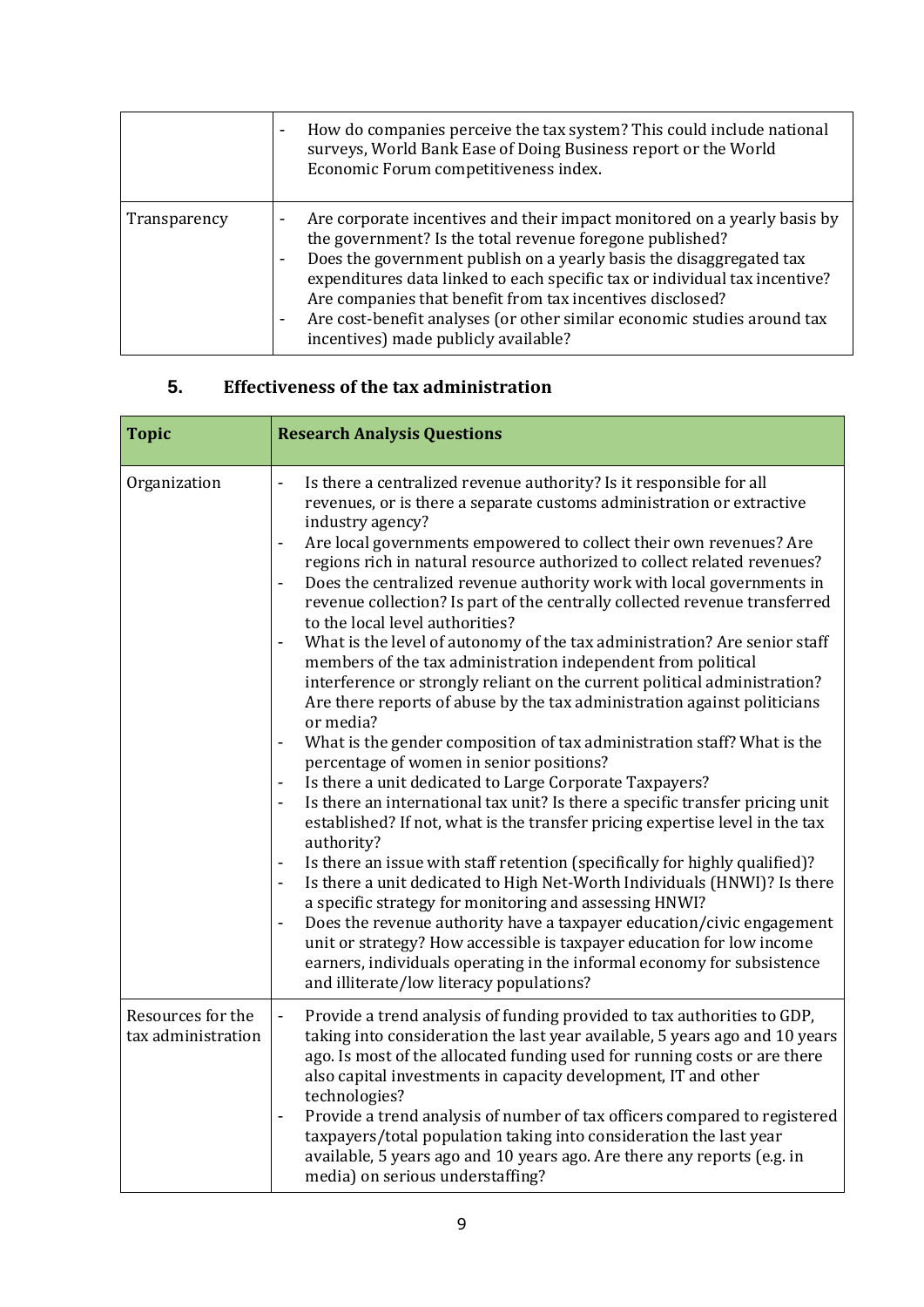|                           | Is any part of the tax administration funding based on taxes collected or<br>results achieved (e.g. increased funding dependent on reaching a<br>minimum collection amount)? Has any department or function of the tax<br>administration been privatized? This might include tax collection.<br>Are the local and national authorities well equipped (financial resources,<br>-<br>human resources and expertise) to effectively collect taxes? This should<br>include financial resources, human resources and expertise. If available,<br>provide an analysis of the availability and quality of training programs<br>for tax officials.<br>Provide a description of how the tax administration has been<br>modernizing tax collection. Is the tax administration digitized and<br>automatically processed or have there been any steps taken in recent<br>years to do so? Are Tax Identification Numbers in place and is it required<br>for certification or licenses for businesses?<br>Is it possible to file tax returns online? If yes, are taxpayers still able to<br>file returns through analogue ways or are they exclusively required to<br>utilize digital platforms? Provide an analysis of possible negative impacts<br>on illiterate people and digital exclusion based in the national context. |
|---------------------------|------------------------------------------------------------------------------------------------------------------------------------------------------------------------------------------------------------------------------------------------------------------------------------------------------------------------------------------------------------------------------------------------------------------------------------------------------------------------------------------------------------------------------------------------------------------------------------------------------------------------------------------------------------------------------------------------------------------------------------------------------------------------------------------------------------------------------------------------------------------------------------------------------------------------------------------------------------------------------------------------------------------------------------------------------------------------------------------------------------------------------------------------------------------------------------------------------------------------------------------------------------------------------------------------------------------|
| Revenue shortfall         | Provide a trend analysis of revenue shortfall taking into consideration<br>-<br>the last year available, 5 years ago and 10 years ago (amount of actual<br>tax collected compared to official forecasts). How is the revenue forecast<br>calculated?<br>What is the tax effort or productivity (actually taxes collected compared<br>to potential taxes, based on the tax base)? If the tax effort is low, why is<br>collection underperforming? What could explain the revenue<br>gap/shortfall? Does this gap appear to be related to weakness in tax<br>administration or overall tax policy?<br>Has the tax administration undertaken and published a TADAT<br>assessment (Tax Administration Diagnostic Assessment Tool)? If yes,<br>what are the weakest Performance Outcome Areas?                                                                                                                                                                                                                                                                                                                                                                                                                                                                                                                        |
| <b>Effective Capacity</b> | Provide an assessment of tax administration effectiveness for each tax<br>-<br>policy area (PIT, CIT, Wealth Taxes, VAT/Sales Tax, Presumptive Tax) by<br>looking at tax effort/productivity, cost of collection and staff expertise.<br>Are administrative reforms currently under consideration? Please<br>describe those and provide a progressiveness/effectiveness assessment.<br>Are international (aid) donors providing any external support to the tax<br>-<br>administration? If so, is it through funding or knowledge/experience<br>sharing? What are the main priorities of donors?                                                                                                                                                                                                                                                                                                                                                                                                                                                                                                                                                                                                                                                                                                                 |
| Conventions               | Is the country signatory to the OECD Convention on Mutual<br>-<br>Administrative Assistance in Tax Matters? How about specific bilateral<br>conventions for administrative assistance (or other similar alternatives)?<br>Is the country actively involved in Automatic Exchange of Information?<br>If the international conventions are often utilized, does the tax<br>$\overline{a}$<br>administration receive/share information with similar authorities from<br>other countries? Has this information helped improve tax collection?<br>If the international conventions are not often utilized, why is the tax<br>administration not exchanging information? Has the government<br>actively pursued information? Is there an issue complying with the<br>Common Reporting Standard (CRS)? Is this information available to civil<br>society organizations?                                                                                                                                                                                                                                                                                                                                                                                                                                                 |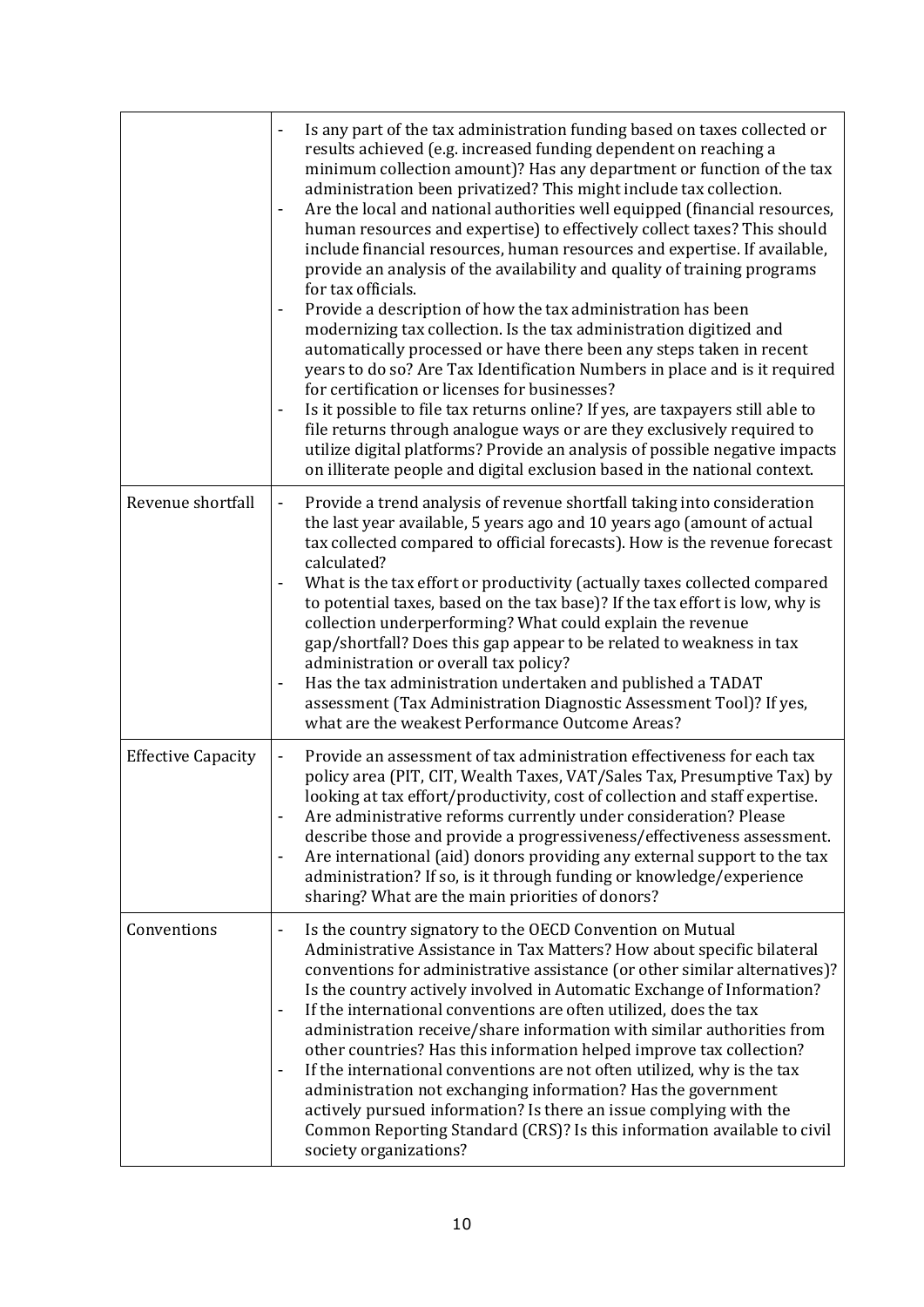|           | Is the country part of the IF (Inclusive Framework) & MLI (Multilateral<br>Convention to implement tax treaty related measures to prevent BEPS)?<br>Is the country signatory to regional or international conventions related<br>to gender fiscal policies (e.g. CEDAW)? Have there been any changes on<br>how the government sets criteria for gender equality in fiscal policy and<br>practice due to being part of such conventions?                                                                                                                                                                                                                                                                      |
|-----------|--------------------------------------------------------------------------------------------------------------------------------------------------------------------------------------------------------------------------------------------------------------------------------------------------------------------------------------------------------------------------------------------------------------------------------------------------------------------------------------------------------------------------------------------------------------------------------------------------------------------------------------------------------------------------------------------------------------|
| Oversight | Provide an analysis of oversight mechanisms for the revenue authorities.<br>Is there a code of conduct (including sexual misconduct) and is it<br>effectively enforced? Is there protection for whistleblowers?<br>What is the policy and practice regarding complaints about tax officers?<br>Is there a grievance mechanism and does it work in practice?<br>Is the government willing to effectively investigate tax evasion?<br>Is there capacity/political will to effectively prosecute<br>individuals/corporations utilizing offshore tax structures?<br>How much was spent on taxpayer audits last year? What percentage was<br>spent on multinational companies, HNWI, MSMEs and regular taxpayers? |
| Gender    | Does the tax administration allocate resources to collect and update sex-<br>disaggregated data?<br>Do tax officials receive training on gender equality & inclusion? Do tax<br>collectors receive training on engaging with marginalized groups?                                                                                                                                                                                                                                                                                                                                                                                                                                                            |

### **6. Government spending**

| <b>Topic</b> | <b>Research Analysis Questions</b>                                                                                                                                                                                                                                                                                                                                                                                                                                                                                                                                                                                                                                                                                                                                                                                                         |
|--------------|--------------------------------------------------------------------------------------------------------------------------------------------------------------------------------------------------------------------------------------------------------------------------------------------------------------------------------------------------------------------------------------------------------------------------------------------------------------------------------------------------------------------------------------------------------------------------------------------------------------------------------------------------------------------------------------------------------------------------------------------------------------------------------------------------------------------------------------------|
| General      | Is there data collection on poverty-reducing spending? Is such data<br>$\qquad \qquad \blacksquare$<br>disaggregated by gender & age? Are there specific pro-poor policies?                                                                                                                                                                                                                                                                                                                                                                                                                                                                                                                                                                                                                                                                |
| Overview     | What is the proportion of development & investment spending<br>compared to recurrent expenditure for public spending?<br>Provide a trend analysis of debt/GDP ratio compared taking into<br>$\blacksquare$<br>consideration the last year available, 5 years ago and 10 years ago. How<br>is debt affecting the fiscal space and investments in social sectors? What<br>is the budget share spent on debt payment?<br>What are the sources of finance? Does the country relies heavily on aid<br>for development & investment expenditure?<br>What is the rural/urban/regional distribution of the budget?<br>$\overline{\phantom{a}}$<br>How does the country compare on public expenditure to neighbouring<br>$\overline{\phantom{0}}$<br>countries and development recommendations from international<br>organizations and commitments? |
| Education    | Provide a trend analysis of education expenditure taking into<br>$\overline{\phantom{a}}$<br>consideration the last year available, 5 years ago and 10 years ago. Has<br>the government expenditure reached 4% of GDP or 15% of total public<br>expenditure on education in the last year?<br>Does the government promote and practice the principles of universal<br>$\qquad \qquad \blacksquare$<br>free access to quality education? This might be evidenced in national<br>development plans, policies, strategies and budgets.<br>Is government expenditure on education gender responsive? Does it<br>promote gender parity in school enrolment/graduation? What are the                                                                                                                                                             |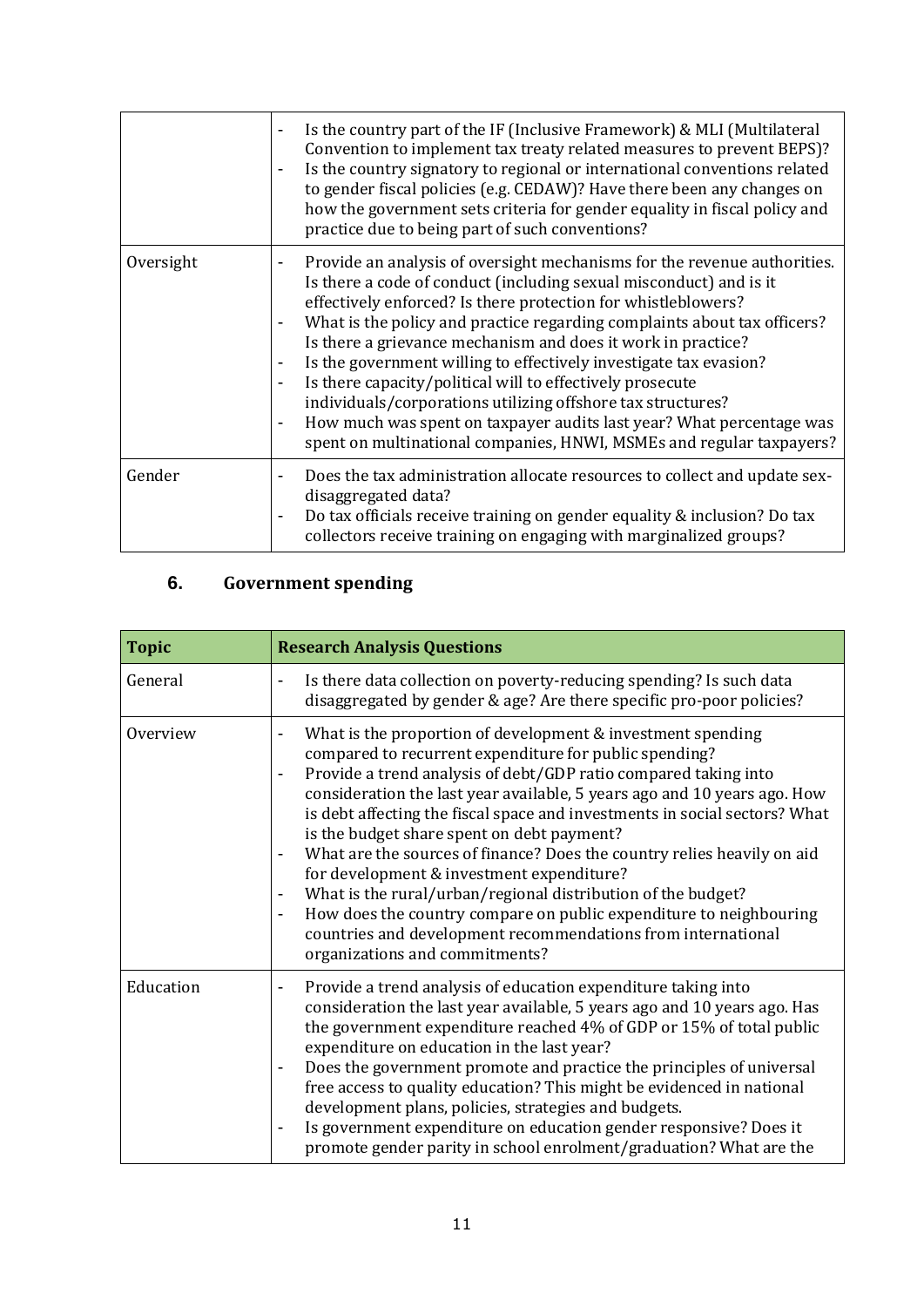|             | enrolment and graduation statistics of girls in primary, secondary and<br>higher education?<br>Does the government undertake measures to prevent absences of both<br>$\overline{\phantom{a}}$<br>students and teachers? Is primary and secondary education free and<br>accessible?<br>Has there been any recent movement from government towards the<br>privatization of public education (including Public Private Partnerships)?<br>Does the education department promote and practice gender responsive<br>budgeting? This might be evidenced in sectoral development plans,<br>policies, strategies and budgets.<br>Does the government expenditure on education take into account the<br>$\overline{\phantom{a}}$<br>needs of vulnerable groups of society? Does the government provide<br>schooling for those with special needs and disabilities?                                                                                                                                                                                                                                                                                                                                                                                                                                                                                                                                                   |
|-------------|------------------------------------------------------------------------------------------------------------------------------------------------------------------------------------------------------------------------------------------------------------------------------------------------------------------------------------------------------------------------------------------------------------------------------------------------------------------------------------------------------------------------------------------------------------------------------------------------------------------------------------------------------------------------------------------------------------------------------------------------------------------------------------------------------------------------------------------------------------------------------------------------------------------------------------------------------------------------------------------------------------------------------------------------------------------------------------------------------------------------------------------------------------------------------------------------------------------------------------------------------------------------------------------------------------------------------------------------------------------------------------------------------------|
| Healthcare  | Provide a trend analysis of healthcare expenditure taking into<br>$\qquad \qquad \blacksquare$<br>consideration the last year available, 5 years ago and 10 years ago. Has<br>the government health expenditure reached 15% of total public<br>expenditures in the last year?<br>Does the government promote and practice the principles of universal<br>free access to quality health care? This might be evidenced in national<br>development plans, policies, strategies and budgets.<br>Is government expenditure on health gender responsive? Does it provide<br>$\overline{\phantom{a}}$<br>SGBV (Sexual and Gender Based Violence) and SRHR (Sexual and<br>Reproductive Health and Rights) programmes? Does it make provisions<br>for same-sex physicians? Does it make provisions to promote primary<br>care?<br>Does the health department promote and practice gender responsive<br>budgeting? This might be evidenced in sectoral development plans,<br>policies, strategies and budgets.<br>Does the government expenditure on health take into account the needs<br>$\qquad \qquad \blacksquare$<br>of vulnerable groups? Does it make provisions for people who are not<br>able to afford transportation and/or are not mobile (mobile clinics,<br>transport reimbursement, delivery of medicine, home visits)? Does it<br>provide free or subsidized drugs, medical equipment and services? |
| Agriculture | Provide a trend analysis of agriculture expenditure taking into<br>$\qquad \qquad \blacksquare$<br>consideration the last year available, 5 years ago and 10 years ago. Has<br>the government agriculture expenditure reached 10% of its total<br>expenditure of the previous year? Does agriculture spending cover<br>access to water, land, credit and technologies? Does spending on<br>agriculture address the needs of small holder farmers?<br>Overall, is government expenditure on agriculture gender responsive?<br>$\overline{\phantom{a}}$<br>Does the government collect gender disaggregated data on agriculture?<br>Does it secure women's rights over resources, such as land and water?<br>Does it create and ensure entitlements over agricultural services (credit,<br>insurance, technologies) on par with male farmers? Does it provide<br>social protection cover in the form of better working conditions, equal<br>wages, pensions, child care support or maternity entitlements? Does it<br>guarantee equal space for woman farmers in all decision-making bodies<br>related to agriculture? Does the government expenditure on agriculture<br>take into account the needs of vulnerable groups?                                                                                                                                                                                   |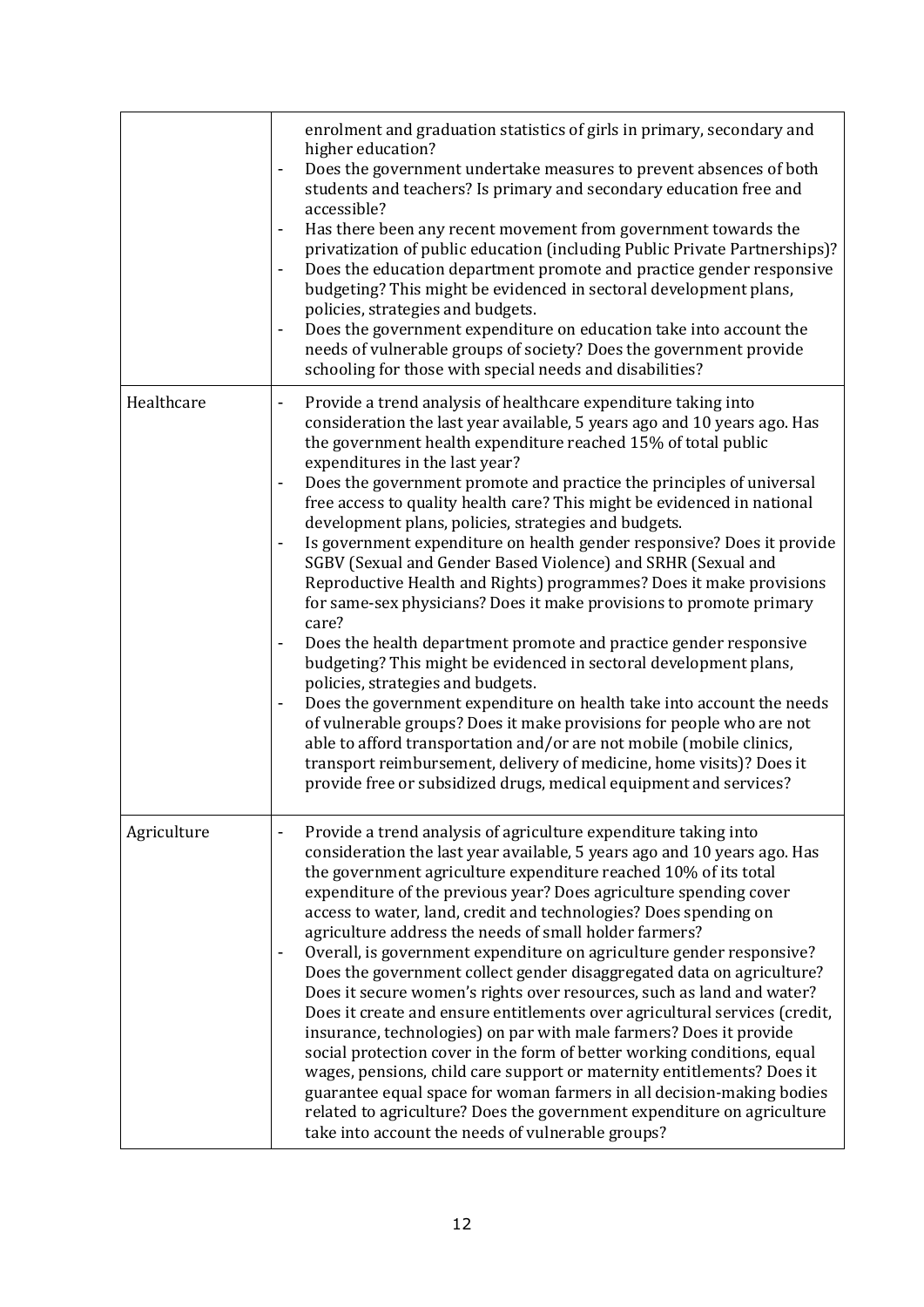|                                       | Does the agriculture department promote and practice gender<br>responsive budgeting? This might be evidenced in sectoral development<br>plans, policies, strategies and budgets.                                                                                                                                                                                                                                                                                                                                                                                                                                                                                                                                                                                                                                                                                                                                                                                                                                                                                                                                                                                |
|---------------------------------------|-----------------------------------------------------------------------------------------------------------------------------------------------------------------------------------------------------------------------------------------------------------------------------------------------------------------------------------------------------------------------------------------------------------------------------------------------------------------------------------------------------------------------------------------------------------------------------------------------------------------------------------------------------------------------------------------------------------------------------------------------------------------------------------------------------------------------------------------------------------------------------------------------------------------------------------------------------------------------------------------------------------------------------------------------------------------------------------------------------------------------------------------------------------------|
| <b>Social Protection</b>              | Does the government have a social protection policy aimed at reducing<br>risk exposure and enhancing public capacity to manage economic and<br>social risks (unemployment, exclusion, sickness, disability and old age)?<br>Does the government provide cash or in-kind transfers?<br>Does the government promote and practice the principles of universal<br>free access to social protection? This might be evidenced in national<br>development plans, policies, strategies and budgets.<br>Does the government provide food transfers? How about measures to<br>address food insecurity? Does it provide school feeding?<br>Does it provide contributory pension schemes? How about insurance<br>schemes for informal sector workers?<br>Does the department responsible for social protection promote and<br>practice gender responsive budgeting? This might be evidenced in<br>sectoral development plans, policies, strategies and budgets.<br>Is there legislation to improve labour regulations and minimum<br>standards focused on improving earnings opportunities, promoting<br>workers' rights and safety, and protecting against discrimination? |
| <b>Unpaid Care Work</b>               | Are tax revenues invested in public services to reduce unpaid care work,<br>$\qquad \qquad \blacksquare$<br>increasing available time for education and employment? This may<br>include public spending, tax breaks or subsidies for child/elderly care.<br>Does the government recognize unpaid care and domestic work through<br>-<br>the provision of public services, infrastructure and social protection<br>policies? Within the national context, does the government promote<br>shared responsibility within the household and the family?<br>Does the government support or provide childcare services? Does the<br>government support or provide services for the care of elderly or<br>disabled dependents? Are these of good quality and universally<br>accessible?                                                                                                                                                                                                                                                                                                                                                                                 |
| Water and<br>Sanitation<br>(OPTIONAL) | Does the government have a water and sanitation policy? Does the<br>government have effective and adequate institutional frameworks for<br>pro-poor water and sanitation, leading to equitable resource allocation?<br>Does the water & sanitation department promote and practice gender<br>$\overline{\phantom{0}}$<br>responsive budgeting? This might be evidenced in sectoral development<br>plans, policies, strategies and budgets.<br>Overall, is government expenditure on water and sanitation gender<br>responsive? Does it take into account the specific needs and priorities of<br>women in accessing water and sanitation? This might include distance to<br>water source and safe access to water & sanitation.<br>Does the government provide adequate financing mechanisms to<br>$\overline{\phantom{a}}$<br>enhance sustainability and affordability? Does the government provide<br>monitoring tools to track progress towards development targets<br>including efficient information on service coverage (especially intra-<br>urban differentials)?                                                                                       |